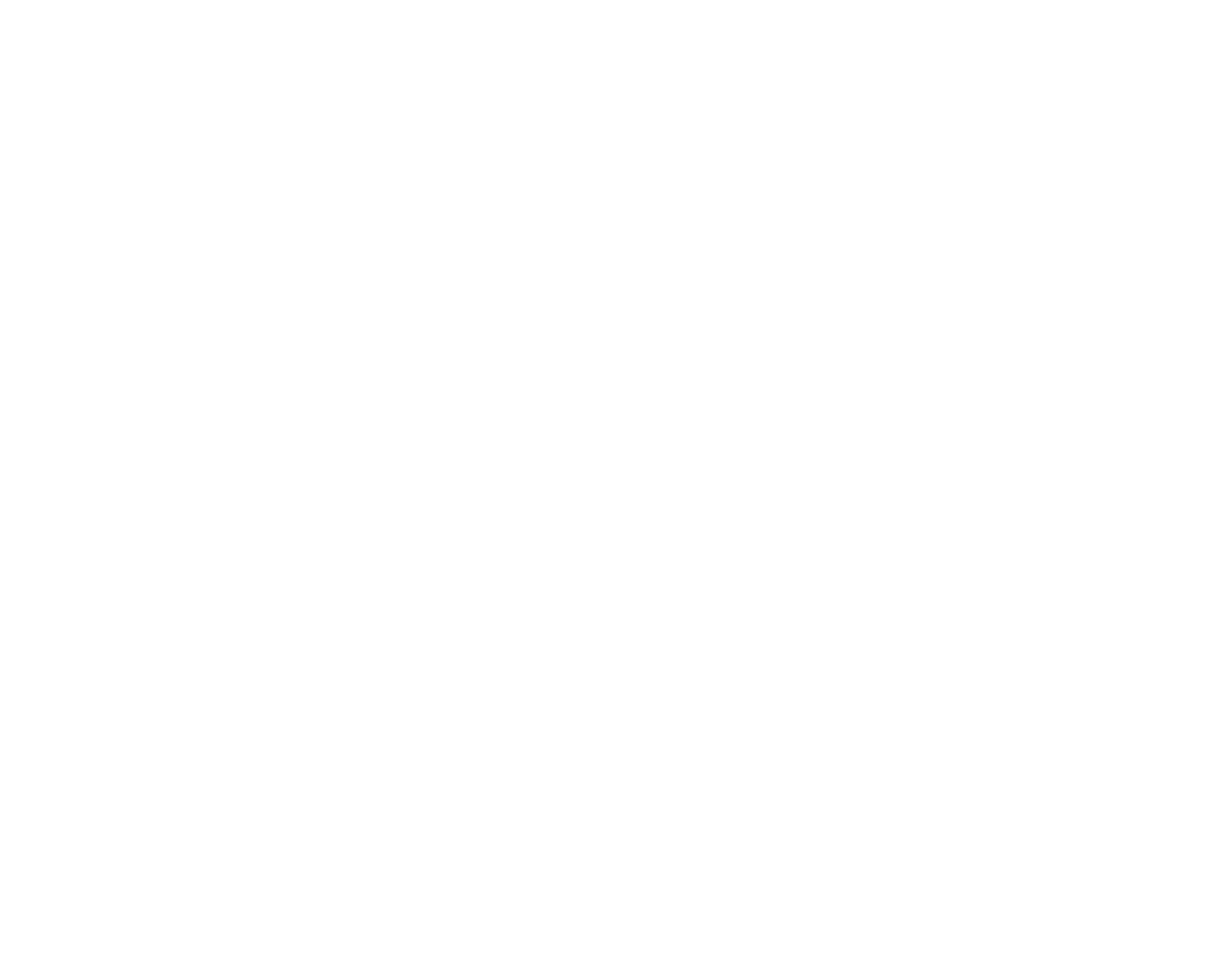## **JIM NORICK ARENA 8 AM**

| CL#                                                           | <b>SEC</b>  | JP           |                                                 |                      |            |    |                        |
|---------------------------------------------------------------|-------------|--------------|-------------------------------------------------|----------------------|------------|----|------------------------|
| 2535 HA/AA English Show Hack JTR 15-18 CH                     | <b>SFF</b>  | <b>GHT</b>   | <b>WALK-THROUGH 7:45 AM</b>                     |                      |            |    | <i><b>*Dressag</b></i> |
| 2471 HA/AA Mounted Native Costume JTR 14 & Under CH           | A           | <b>TSM</b>   |                                                 |                      |            |    |                        |
| 2471 HA/AA Mounted Native Costume JTR 14 & Under CH           | B           | <b>TSM</b>   | Performance Arena Breaks TBA                    |                      |            |    |                        |
| 2685 HA/AA Hunter Pleasure AAOTR 50 & Over CH                 | SF/F        | <b>RHT</b>   | CL#                                             |                      | <b>SEC</b> | JP | CL#                    |
| 2445 HA/AA English Pleasure JTR Choice CH                     | SF/F        | <b>GRH</b>   | 211 Arabian Western Trail Horse CH              |                      | <b>SF</b>  | W  | <b>COURT 1</b>         |
| 2666 HA/AA Country Eng PI JTR Select 15-18 CH                 | A           | <b>RHS</b>   | 646 HA/AA Western Trail Horse CH                |                      | SF         | W  | 513 A/HA/AA I          |
| 2666 HA/AA Country Eng PI JTR Select 15-18 CH                 | В           | <b>RHS</b>   |                                                 |                      |            |    | 1436 A/HA/AA I         |
| 2268 Arabian Hunter Pleasure AAOTR Select CH                  | <b>SF/F</b> | <b>TSG</b>   | <b>DRAG</b>                                     |                      |            |    | 808 A/HA/AA I          |
| 2971 HA/AA Hunter Pleasure JTR Select 14 & Under CH           | SF/F        | <b>HTM</b>   |                                                 |                      |            |    |                        |
|                                                               |             |              | 390 A/HA/AA Short Stirrup Reining 10 & Under CH | Pattern A            | <b>SF</b>  | W  |                        |
| <b>FRIDAY AFTERNOON - JIM NORICK 1:00 PM</b>                  |             |              | 437 HA/AA Reining Horse JOTR 14 & Under CH      | Pattern 15           | <b>SF</b>  | W  |                        |
| CL#                                                           | <b>SEC</b>  |              | 394 Arabian Reining Horse JOTR 15-18 CH         | Pattern 11           | SF         | W  |                        |
| 2117 Arabian Pleasure Driving JTD CH                          | SF/F        | <b>GTH</b>   |                                                 |                      |            |    | <b>COURT 2</b>         |
| 2988 Arabian Hunter Pleasure JOTR 15-18 CH                    |             | <b>MST</b>   |                                                 |                      |            |    | 798 A/HA/AA I          |
| 2988 Arabian Hunter Pleasure JOTR 15-18 CH                    |             | <b>MST</b>   | <b>APROX LUNCH BREAK</b>                        |                      |            |    | 795 A/HA/AA I          |
| 2988 Arabian Hunter Pleasure JOTR 15-18 CH                    |             | <b>MST</b>   |                                                 |                      |            |    |                        |
| 1865 HA/AA English Pleasure AAOTR 19 - 49 CH                  | SF/F        | <b>SRH</b>   | 3007 Arabian Ranch Riding CH                    | Pattern 13           | SF/F       | W  |                        |
| 2041 Arabian Ladies Side Saddle English JOTR CH               | SF/F        | <b>SRH</b>   | 3039 HA/AA Ranch Riding AATR CH                 | Pattern 8            | SF/F       | W  | <b>FRI</b>             |
| 2620 Arabian English Show Hack AATR CH                        | SF/F        | <b>HRM</b>   | 1257 Arabian Ranch Riding JTR 15-18 CH          | Pattern 7            | SF/F       | W  |                        |
| 905 UPHA Arabian Breeds Challenge Cup Walk/Trot 10 & Under CH | <b>PH-2</b> | U            |                                                 |                      |            |    |                        |
| 3170 HA/AA Western Pleasure AAOTR Choice CH                   | SF/F        | <b>GTS</b>   |                                                 |                      |            |    | 435 A/HA/AA I          |
| 2879 Arabian Hunter Pleasure Junior Horse 5 Yr Olds CH        | SF/F        | <b>GRM</b>   | <b>FRIDAY EVENING - JIM NORICK 7:00 PM</b>      |                      |            |    | 435 A/HA/AA I          |
| 2023 AHPA HA/AA Hunter Pleasure AOTR Jackpot                  | А           | <b>GHMRS</b> |                                                 |                      |            |    |                        |
| 2023 AHPA HA/AA Hunter Pleasure AOTR Jackpot                  | в           | <b>GHMRS</b> | 226 Arabian Reining Horse CH                    | Pattern <sub>2</sub> | SF         | W  |                        |
|                                                               |             |              | 661 HA/AA Reining Horse CH                      | Pattern 2            | <b>SF</b>  | W  |                        |
|                                                               |             |              |                                                 |                      |            |    |                        |

## **FRIDAY EVENING - JIM NORICK 7:00 PM**

**-**

Г

| CL# |                                                         | <b>SEC</b>  |            |
|-----|---------------------------------------------------------|-------------|------------|
|     | 958 UPHA Arabian Breeds Challenge Cup JTR 13 & Under CH | <b>PH-2</b> | -U         |
|     | 957 UPHA Arabian Breeds Challenge Cup JTR 14-17 CH      | <b>PH-2</b> | U          |
|     | 2699 Arabian Western Pleasure AAOTR Elite CH            | <b>SF/F</b> | THR        |
|     | 1762 Arabian English Pleasure JTR Choice CH             | <b>SF/F</b> | <b>GRH</b> |
|     | 168 Arabian Ladies Side Saddle English CH               | <b>SF/F</b> | <b>RGS</b> |
|     | 2670 HA/AA Country English Pleasure AAOTR Choice CH     | <b>SF/F</b> | MGH        |
|     | 151 Arabian Mounted Native Costume CH                   | <b>SF/F</b> | <b>GHR</b> |

# GHT **WALK-THROUGH 7:45 AM**  HA/AA Mounted Native Costume JTR 14 & Under CH B TSM *Performance Arena Breaks TBA Specialty Arena Breaks TBA* - Arabian Western Trail Horse CH SF W **COURT 1** RHS 646 HA/AA Western Trail Horse CH **A RHS 8 A RHS SE** W

**FRIDAY MORNING, July 15, 2022**

### MST **APROX LUNCH BREAK**

#### GRM **FRIDAY EVENING - JIM NORICK 7:00 PM And Alternative Seat Equitation JTR 14 & Under CH** B D1

## **PERFORMANCE ARENA 8:00 AM SPECIALTY & OUTDOOR ARENA ARENA 8 AM**

# *\*Dressage Classes may not run in the order or on day listed\**

| 2471 HA/AA Mounted Native Costume JTR 14 & Under CH           |             | 1SM        |                                                 |            |            |     |                                                         |            |                |
|---------------------------------------------------------------|-------------|------------|-------------------------------------------------|------------|------------|-----|---------------------------------------------------------|------------|----------------|
| 2471 HA/AA Mounted Native Costume JTR 14 & Under CH           | B           | <b>TSM</b> | Performance Arena Breaks TBA                    |            |            |     | <b>Specialty Arena Breaks TBA</b>                       |            |                |
| 2685 HA/AA Hunter Pleasure AAOTR 50 & Over CH                 | SF/F        | <b>RHT</b> | CL#                                             |            | <b>SEC</b> | JP. | CL#                                                     | <b>SEC</b> | JP.            |
| 2445 HA/AA English Pleasure JTR Choice CH                     | SF/F        | GRH        | 211 Arabian Western Trail Horse CH              |            | SF         | W   | <b>COURT 1</b>                                          |            |                |
| 2666 HA/AA Country Eng PI JTR Select 15-18 CH                 |             | <b>RHS</b> | 646 HA/AA Western Trail Horse CH                |            | SF         | W   | 513 A/HA/AA Dressage Training Level JTR 15 - 18 CH      | SF/F D1    |                |
| 2666 HA/AA Country Eng PI JTR Select 15-18 CH                 | R           | <b>RHS</b> |                                                 |            |            |     | 1436 A/HA/AA Dressage Second Level JTR CH               | SF/F       | D1             |
| 2268 Arabian Hunter Pleasure AAOTR Select CH                  | SF/F        | <b>TSG</b> | <b>DRAG</b>                                     |            |            |     | 808 A/HA/AA Dressage First Level JTR 15 - 18 CH         | SF/F D1    |                |
| 2971 HA/AA Hunter Pleasure JTR Select 14 & Under CH           | SF/F        | HTM        |                                                 |            |            |     |                                                         |            |                |
|                                                               |             |            | 390 A/HA/AA Short Stirrup Reining 10 & Under CH | Pattern A  | <b>SF</b>  | W   |                                                         |            |                |
| <b>FRIDAY AFTERNOON - JIM NORICK 1:00 PM</b>                  |             |            | 437 HA/AA Reining Horse JOTR 14 & Under CH      | Pattern 15 | SF         | W   |                                                         |            |                |
| CL#                                                           | <b>SEC</b>  |            | 394 Arabian Reining Horse JOTR 15-18 CH         | Pattern 11 | <b>SF</b>  | W   |                                                         |            |                |
| 2117 Arabian Pleasure Driving JTD CH                          | SF/F        | GTH        |                                                 |            |            |     | <b>COURT 2</b>                                          |            |                |
| 2988 Arabian Hunter Pleasure JOTR 15-18 CH                    |             | <b>MST</b> |                                                 |            |            |     | 798 A/HA/AA Dressage First Level CH                     | SF/F       | D <sub>2</sub> |
| 2988 Arabian Hunter Pleasure JOTR 15-18 CH                    |             | <b>MST</b> | <b>APROX LUNCH BREAK</b>                        |            |            |     | 795 A/HA/AA Dressage Training Level CH                  | SF/F       | D <sub>2</sub> |
| 2988 Arabian Hunter Pleasure JOTR 15-18 CH                    |             | <b>MST</b> |                                                 |            |            |     |                                                         |            |                |
| 1865 HA/AA English Pleasure AAOTR 19 - 49 CH                  | <b>SF/F</b> | SRH        | 3007 Arabian Ranch Riding CH                    | Pattern 13 | SF/F       | - W |                                                         |            |                |
| 2041 Arabian Ladies Side Saddle English JOTR CH               | SF/F        | SRH        | 3039 HA/AA Ranch Riding AATR CH                 | Pattern 8  | SF/F       | W   | <b>FRIDAY EVENING - SPECIALTY ARENA - APROX 7:00 PM</b> |            |                |
| 2620 Arabian English Show Hack AATR CH                        | SF/F        | <b>HRM</b> | 1257 Arabian Ranch Riding JTR 15-18 CH          | Pattern 7  | SF/F       | W   |                                                         |            |                |
| 905 UPHA Arabian Breeds Challenge Cup Walk/Trot 10 & Under CH | PH-2 U      |            |                                                 |            |            |     |                                                         |            |                |
| 3170 HA/AA Western Pleasure AAOTR Choice CH                   | SF/F        | GTS        |                                                 |            |            |     | 435 A/HA/AA Dressage Seat Equitation JTR 14 & Under CH  | A          | D1             |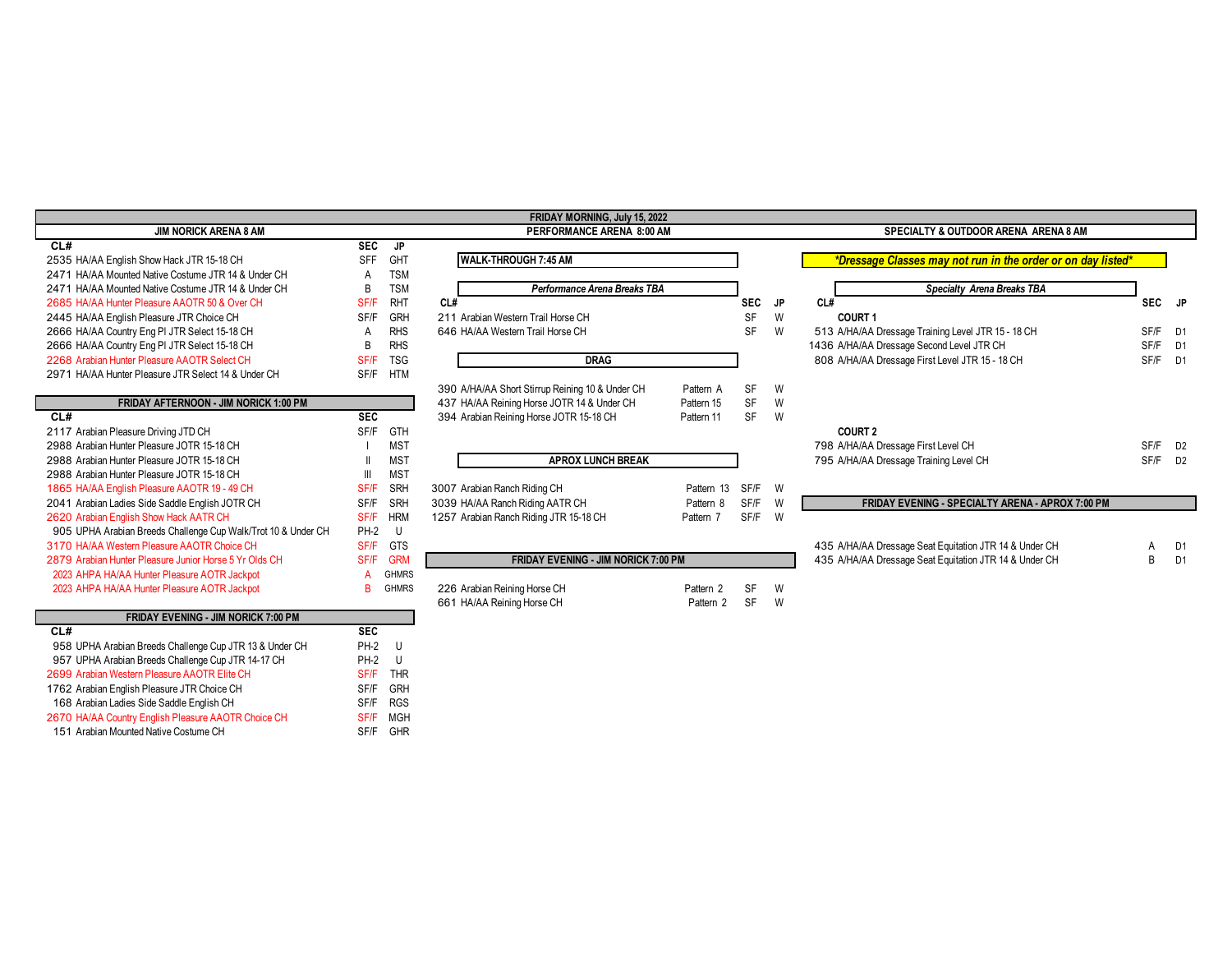## **JIM NORICK ARENA 8 AM**

| CL#                                               | <b>SEC</b> | JP         |                                          |            |          |                                                     |
|---------------------------------------------------|------------|------------|------------------------------------------|------------|----------|-----------------------------------------------------|
| 2547 HA/AA Country Pleasure Driving AATD CH       | SF/F       | MGH        | <b>WALK-THROUGH 7:45 AM</b>              |            |          | *Dressage Classes may not run in the orde           |
| 2138 Arabian English Show Hack JOTR CH            | SF/F       | <b>STM</b> |                                          |            |          |                                                     |
| 291 Arabian Hunter Pleasure CH                    |            | <b>THR</b> | Perfomance Arena Breaks TBA              |            |          | Specialty Arena Breaks TBA                          |
| 3180 HA/AA Western Pleasure JOTR 15-18 CH         | SF/F       | GRT        | CL#                                      | SEC JP     |          |                                                     |
| 291 Arabian Hunter Pleasure CH                    | B.         | <b>THR</b> | 180 Arabian English Trail Horse CH       | <b>FNL</b> | W        |                                                     |
| 2245 Arabian Hunter Pleasure JTR Choice CH        | SF/F       | <b>GRT</b> | 692 HA/AA English Trail Horse CH         | <b>FNL</b> | W        |                                                     |
| 2697 Arabian Western Pleasure AAOTR Select CH     |            | <b>TMS</b> |                                          |            |          | 1828 A/HA/AA Dressage First Level JOTR 15 - 18 CH   |
| 2697 Arabian Western Pleasure AAOTR Select CH     | в          | <b>TMS</b> | Reset course & Walk Thru                 |            |          | 814 A/HA/AA Dressage First Level JOTR 14 & Under CH |
| 916 HA/AA Hunter Pleasure Walk/Trot 10 & Under CH | SF/F       | TMG        |                                          |            |          | 869 A/HA/AA Dressage Training Level JOTR 15-18 CH   |
| 2543 HA/AA Ladies Side Saddle Western AATR CH     | SF/F       | MHG        | 2481 Arabian English Trail Horse AATR CH | <b>FNL</b> | <b>W</b> |                                                     |
|                                                   |            |            | 2483 HA/AA English Trail Horse AATR CH   | FNL        | W        |                                                     |
| SATURDAY AFTERNOON - JIM NORICK ARENA 1:00 PM     |            |            |                                          |            |          |                                                     |
| CL#                                               | <b>SEC</b> | JP.        | Reset course & Walk Thru                 |            |          |                                                     |
| 2987 Arabian Hunter Pleasure JOTR 14 & Under CH   | A          | <b>HTM</b> | 2390 Arabian English Trail Horse JTR CH  | <b>FNL</b> | W        |                                                     |
| 2987 Arabian Hunter Pleasure JOTR 14 & Under CH   | В          | <b>HTM</b> | 2384 HA/AA English Trail Horse JTR CH    | <b>FNL</b> | W        |                                                     |
| 2757 Arahian Country Eng PLAATR 50 & Over CH      | SE/F       | RMH        |                                          |            |          |                                                     |

| 2987 Arabian Hunter Pleasure JOTR 14 & Under CH            | B    | <b>HTM</b> | 2384 HA/AA English Trail Horse JTR CH           | <b>W</b><br>FNL |  |
|------------------------------------------------------------|------|------------|-------------------------------------------------|-----------------|--|
| 2757 Arabian Country Eng PI AATR 50 & Over CH              | SF/F | <b>RMH</b> |                                                 |                 |  |
| 2878 Arabian Hunter Pleasure Junior Horse 3 & 4 yr Olds CH | SF/F | <b>GRM</b> | <b>APROX LUNCH BREAK</b>                        |                 |  |
| 2683 HA/AA Hunter Pleasure AATR 19 - 49 CH                 | А    | TSG        |                                                 |                 |  |
| 2683 HA/AA Hunter Pleasure AATR 19 - 49 CH                 | в    | TSG        | Reset course & Walk Thru                        |                 |  |
| 2645 HA/AA Country English Pleasure JTR Choice CH          | A    | MGT        | 1537 Arabian Western Trail Horse JTR 15-18 CH   | <b>W</b><br>FNL |  |
| 2645 HA/AA Country English Pleasure JTR Choice CH          | B    | MGT        | 1590 HA/AA Western Trail Horse JTR 15-18 CH     | FNL<br>- W      |  |
| 2817 Arabian Western Pleasure Junior Horse 5 yr olds CH    | SF/F | <b>RSM</b> | 1174 Arabian Western Trail Horse JOTR CH        | FNL<br><b>W</b> |  |
| 1845 Arabian Country English Pleasure JTR Choice CH        | A    | MGT        | 1176 HA/AA Western Trail Horse JOTR CH          | FNL W           |  |
| 1845 Arabian Country English Pleasure JTR Choice CH        | B    | MGT        |                                                 |                 |  |
| 358 Arabian English Pleasure AATR CH                       | SF/F | MTH        | Reset course & Walk Thru                        |                 |  |
| 2122 Arabian Ladies Side Saddle Western JTR CH             | SF/F | <b>SHT</b> | 2482 Arabian Western Trail Horse AATR CH        | - W<br>FNL      |  |
|                                                            |      |            | <b>Q404 LIA/AA Western Troil Liazes AATD CU</b> | $F N H$ $M$     |  |

| <b>SATURDAY EVENING - JIM NORICK ARENA 7:00 PM</b>   |            |              |                                                   |
|------------------------------------------------------|------------|--------------|---------------------------------------------------|
| CL#                                                  | <b>SEC</b> | JP           | Reset course & Walk Thru                          |
| 2158 HA/AA Mounted Native Costume JOTR CH            | SF/F       | GTS          | 1021 A/HA/AA Western Trail Horse Walk/Trot 10 & I |
| 359 HA/AA English Pleasure AATR CH                   | SF/F       | MTH          |                                                   |
| 834 Arabian Saddle Seat Equitation JTR 14 & Under CH | SF/F       | GTH          | <b>NOT BEFORE 6:00 PM</b>                         |
| 2021 AHPA Arabian Hunter Pleasure AOTR Jackpot       | Δ          | <b>GMRST</b> | 1536 Arabian Western Trail Horse JTR 14 & Under ( |
| 2021 AHPA Arabian Hunter Pleasure AOTR Jackpot       |            | <b>GMRST</b> | 1589 HA/AA Western Trail Horse JTR 14 & Under C   |

# **SATURDAY MORNING, July 16, 2022**

|                                    | Perfomance Arena Breaks TBA |
|------------------------------------|-----------------------------|
|                                    |                             |
| 180 Arabian English Trail Horse CH |                             |
| 692 HA/AA English Trail Horse CH   |                             |
| Reset course & Walk Thru           |                             |

| Reset course & Walk Thru                |            |   |
|-----------------------------------------|------------|---|
| 2390 Arabian English Trail Horse JTR CH | <b>FNL</b> | w |
| 2384 HA/AA English Trail Horse JTR CH   | <b>FNL</b> | W |

## **ARM** APROX LUNCH BREAK

| Reset course & Walk Thru                                 |            |   |                                                        |      |    |
|----------------------------------------------------------|------------|---|--------------------------------------------------------|------|----|
| 1537 Arabian Western Trail Horse JTR 15-18 CH            | <b>FNL</b> | W | <b>SATURDAY EVENING - SPECIALTY ARENA - APROX 4:30</b> |      |    |
| 1590 HA/AA Western Trail Horse JTR 15-18 CH              | <b>FNL</b> | W |                                                        |      |    |
| 1174 Arabian Western Trail Horse JOTR CH                 | <b>FNL</b> | W | 435 A/HA/AA Dressage Seat Equitation JTR 14 & Under CH | SF/F | D' |
| 1176 HA/AA Western Trail Horse JOTR CH                   | <b>FNL</b> | W | 436 A/HA/AA Dressage Seat Equitation JTR 15-18 CH      | SF/F | D' |
| Reset course & Walk Thru                                 |            |   |                                                        |      |    |
| 2482 Arabian Western Trail Horse AATR CH                 | <b>FNL</b> | W |                                                        |      |    |
| 2484 HA/AA Western Trail Horse AATR CH                   | <b>FNL</b> | W |                                                        |      |    |
| Reset course & Walk Thru                                 |            |   |                                                        |      |    |
| 1021 A/HA/AA Western Trail Horse Walk/Trot 10 & Under CH | <b>FNL</b> | W |                                                        |      |    |
| NAT BEFARE 6.00 BM                                       |            |   |                                                        |      |    |

| <b>NOT BEFORE 6:00 PM</b>                          |            |   |
|----------------------------------------------------|------------|---|
| 1536 Arabian Western Trail Horse JTR 14 & Under CH | <b>FNI</b> | W |
| 1589 HA/AA Western Trail Horse JTR 14 & Under CH   | FNI        | W |
| Reset course & Walk Thru                           |            |   |
| 1535 Arabian Western Trail Horse JTR Select CH     | <b>FNI</b> | W |
| 1888 HA/AA Western Trail Horse JTR Select CH       | FNI        | W |

# **PERFORMANCE ARENA 8:00 AM SPECIALTY ARENA 8 AM**

| Specialty Arena Breaks TBA                                                                               |             |
|----------------------------------------------------------------------------------------------------------|-------------|
|                                                                                                          | <b>SF/F</b> |
| 1828 A/HA/AA Dressage First Level JOTR 15 - 18 CH<br>814 A/HA/AA Dressage First Level JOTR 14 & Under CH | SF/F        |

| <b>SATURDAY EVENING - SPECIALTY ARENA - APROX 4:30</b> |  |
|--------------------------------------------------------|--|

| 74 Arabian Western Trail Horse JOTR CH |  | 435 A/HA/AA Dressage Seat Equitation JTR 14 & Under CH | SF/F D'      |  |
|----------------------------------------|--|--------------------------------------------------------|--------------|--|
| 76. HA/AA Western Trail Horse JOTR CH  |  | 436 A/HA/AA Dressage Seat Equitation JTR 15-18 CH      | $S$ F/F $D'$ |  |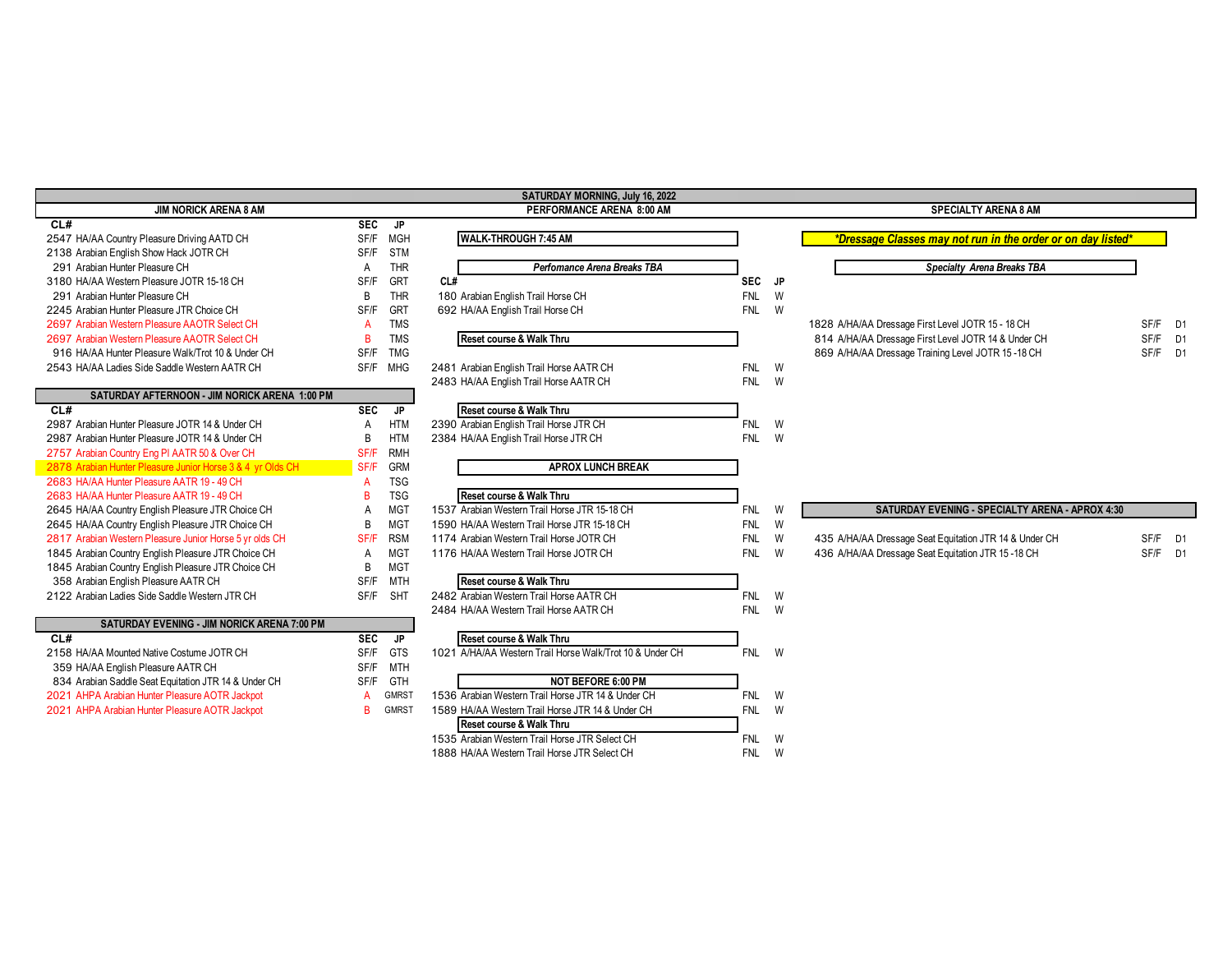|                                                          |            |            | SUNDAY MORNING, July 17, 2022                |                 |            |          |                                                    |      |
|----------------------------------------------------------|------------|------------|----------------------------------------------|-----------------|------------|----------|----------------------------------------------------|------|
| <b>JIM NORICK ARENA 8 AM</b>                             |            |            | PERFORMANCE ARENA 8:00 AM                    |                 |            |          | <b>SPECIALTY ARENA 9 AM</b>                        |      |
| CL#                                                      | SEC        | <b>JP</b>  |                                              |                 |            |          |                                                    |      |
| 2546 Arabian Country Pleasure Driving AATD CH            | SF/F       | <b>MGH</b> | WALK-THROUGH 7:45 AM                         |                 |            |          |                                                    |      |
| 2534 HA/AA English Show Hack JTR 14 & Under CH           | SF/F       | <b>HRT</b> |                                              |                 |            |          | <b>Specialty Arena Breaks TBA</b>                  |      |
| 2898 Arabian Hunter Pleasure AATR 19 - 49 CH             | SF/F       | <b>TSG</b> | Perfomance Arena Breaks TBA                  |                 |            |          |                                                    |      |
| 2479 Arabian Country English Pleasure JOTR 14 & Under CH | A          | <b>HMT</b> |                                              |                 |            |          | <b>TRIANGLE 1 Anne Moss</b>                        |      |
| 2479 Arabian Country English Pleasure JOTR 14 & Under CH | B          | <b>HMT</b> | CL#                                          |                 | SEC JP     |          | 491 HA/AA Sport Horse Mares In-Hand JTH CH         | SF/F |
| 906 Arabian Hunter Pleasure Walk/Trot 10 & Under CH      | SF/F       | <b>HRS</b> | 211 Arabian Western Trail Horse CH           |                 | <b>FNL</b> | W        | 476 HA/AA Sport Horse Mares In-Hand CH             | SF/F |
| 3001 HA/AA Western Pleasure AATR 50 & Over CH            | SF/F       | <b>RSM</b> | 646 HA/AA Western Trail Horse CH             |                 | <b>FNL</b> | <b>W</b> |                                                    |      |
| 2647 HA/AA Country English Pleasure JTR Elite CH         | Α          | <b>GRM</b> |                                              |                 |            |          | <b>TRIANGLE 2 Danielle Toscano</b>                 |      |
| 2647 HA/AA Country English Pleasure JTR Elite CH         | B          | <b>GRM</b> | <b>DRAG</b>                                  |                 |            |          | 386 Arabian Sport Horse Mares In-Hand JTH CH       | SF/F |
| 2716 HA/AA Hunter Pleasure AAOTR Select CH               |            | <b>TSG</b> |                                              |                 |            |          | 54 Arabian Sport Horse Geldings In-Hand CH         | SF/F |
| 2716 HA/AA Hunter Pleasure AAOTR Select CH               | R          | <b>TSG</b> | 1256 Arabian Ranch Riding JTR 14 & Under CH  | Pattern 10      | SF/F       | <b>W</b> |                                                    |      |
| <b>First Time Exhibitor Picture</b>                      |            |            | <b>APROX LUNCH BREAK</b>                     |                 |            |          | APROX 12:30                                        |      |
| Jim Norick Arena 12:30 PM                                |            |            |                                              |                 |            |          | <b>TRIANGLE 1 Anne Moss</b>                        |      |
|                                                          |            |            | 3027 HA/AA Ranch Riding CH                   | Pattern 13 SF/F |            | <b>W</b> | 149 Arabian Sport Horse Geldings In-Hand AATH CH   | SF/F |
| SUNDAY AFTERNOON - JIM NORICK 1:00 PM                    |            |            | 3043 Arabian Ranch Riding AATR CH            | Pattern 8 SF    | /F         | <b>W</b> | 189 HA/AA Sport Horse Geldings In-Hand AATH CH     | SF/F |
| CL#                                                      | <b>SEC</b> | <b>JP</b>  | 1259 HA/AA Ranch Riding JTR 15-18 CH         | Pattern 7       | SF/F       | <b>W</b> | 143 Arabian Sport Horse Mares In-Hand AATH CH      | SF/F |
| 917 A/HA/AA Showmanship JTH Walk/Trot 10 & Under CH      | SF/F       | SRH        |                                              |                 |            |          |                                                    |      |
| 2756 Arabian Country English Pleasure AATR 19 - 49 CH    | SF/F       | <b>TRS</b> |                                              |                 |            |          | TRIANGLE 2 Danielle Toscano                        |      |
| 2988 Arabian Hunter Pleasure JOTR 15-18 CH               | A          | <b>MST</b> |                                              |                 |            |          | 495 HA/AA Sport Horse Geldings In-Hand CH          | SF/F |
| 2988 Arabian Hunter Pleasure JOTR 15-18 CH               | B          | <b>MST</b> |                                              |                 |            |          | 40 Arabian Sport Horse Mares In-Hand CH            | SF/F |
| 910 HA/AA Saddle Seat Equitation Walk/Trot 10 & Under CH | SF/F       | <b>GRM</b> |                                              |                 |            |          | 163 HA/AA Sport Horse Mares In-Hand AATH CH        | SF/F |
| 1764 Arabian English Pleasure JTR Elite CH               | SF/F       | <b>RMG</b> |                                              |                 |            |          |                                                    |      |
| 2876 Arabian Western Pleasure AATR 19 - 49 CH            | A          | <b>HST</b> |                                              |                 |            |          |                                                    |      |
| 2876 Arabian Western Pleasure AATR 19 - 49 CH            | B          | <b>HST</b> |                                              |                 |            |          | APROX 6:00                                         |      |
| 3161 HA/AA Western Pleasure JTR Select 14 & Under CH     | SF/F       | <b>TSH</b> |                                              |                 |            |          | <b>TRIANGLE 1 Anne Moss</b>                        |      |
| 2270 Arabian Hunter Pleasure AAOTR Choice CH             | SF/F       | <b>GST</b> |                                              |                 |            |          | 493 HA/AA Sport Horse Geldings In-Hand JTH CH      | SF/F |
|                                                          |            |            |                                              |                 |            |          |                                                    |      |
|                                                          |            |            |                                              |                 |            |          | TRIANGLE 2 Danielle Toscano                        |      |
| <b>SUNDAY EVENING - JIM NORICK 7:00 PM</b>               |            |            | <b>SUNDAY EVENING Approx. 7:00 PM</b>        |                 |            |          | 388 Arabian Sport Horse Geldings In-Hand JTH CH    | SF/F |
| CL#                                                      | <b>SEC</b> |            | CL#                                          |                 | <b>SEC</b> | JP       |                                                    |      |
| 811 A/HA/AA Showmanship JTH 11 - 14 CH                   | SF/F       | <b>MGT</b> | 1459 Arabian Reining Horse AATR CH           | Pattern 4       | <b>SF</b>  | W        | APROX 8:30                                         |      |
| 2610 HA/AA Mounted Native Costume AATR CH                | SF/F       | <b>MTH</b> | 1469 HA/AA Reining Horse AATR CH             | Pattern 4       | <b>SF</b>  | W        | <b>TRIANGLE 1 Anne Moss</b>                        |      |
| 812 A/HA/AA Showmanship JTH 15-18 CH                     | SF/F       | <b>HSR</b> | 392 Arabian Reining Horse JOTR 14 & Under CH | Pattern 15      | SF         | W        | 47 Arabian Sport Horse Stallions In-Hand CH        | SF/F |
| 1868 Arabian Country English Pleasure AAOTR Select CH    | A          | GST        | 438 HA/AA Reining Horse JOTR 15-18 CH        | Pattern 11      | <b>SF</b>  | W        | TRIANGLE 2 Danielle Toscano                        |      |
| 1868 Arabian Country English Pleasure AAOTR Select CH    | B          | GST        |                                              |                 |            |          | 2719 Arabian Sport Horse Stallions In-Hand AATH CH | SF/F |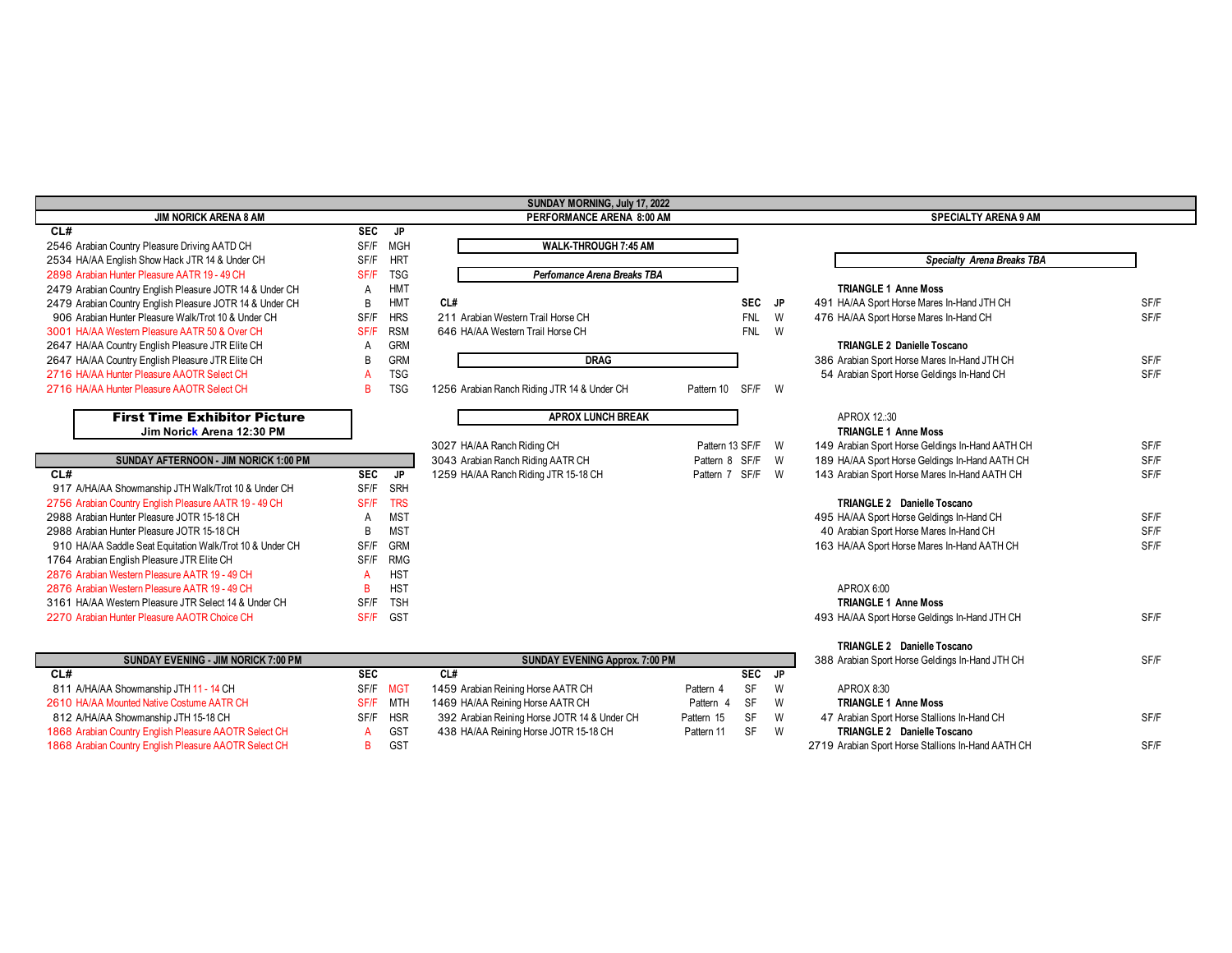|                                                            |            |            | <b>MONDAY MORNING, July 18, 2022</b>                |           |            |           |                                            |         |
|------------------------------------------------------------|------------|------------|-----------------------------------------------------|-----------|------------|-----------|--------------------------------------------|---------|
| <b>JIM NORICK ARENA 8:00 AM</b>                            |            |            | PERFORMANCE ARENA 8:00 AM                           |           |            |           | <b>SPECIALTY ARENA 8:00 AM</b>             |         |
| CL#                                                        | <b>SEC</b> | JP.        |                                                     |           |            |           |                                            |         |
| 2096 HA/AA Ladies Side Saddle English JOTR CH              | SF/F       | <b>THS</b> | Perfomance Arena Breaks TBA                         |           |            |           | <b>Specialty Arena Breaks TBA</b>          |         |
| 2899 Arabian Hunter Pleasure AATR 50 & Over CH             | SF/F       | <b>RHT</b> | CL#                                                 |           | <b>SEC</b> | JP.       | <b>CL# Anne Moss</b>                       | SEC JP  |
| 909 Arabian Saddle Seat Equitation Walk/Trot 10 & Under CH | SF/F       | MRG        | 1118 Arabian Western Horsemanship JTR 14 & Under CH |           | SF/F       | <b>P1</b> | 2312 A/HA/AA Western Dressage Basic JTR CH | SF/F WD |
| 2263 Arabian Hunter Pleasure JTR Select 14 & Under CH      |            | HTM        | 1145 HA/AA Western Horsemanship JTR 15-18 CH        |           | SF/F       | <b>P2</b> |                                            |         |
| 2263 Arabian Hunter Pleasure JTR Select 14 & Under CH      | B          | <b>HTM</b> | 1359 A/HA/AA Western Horsemanship AATR              |           | SF/F       | <b>P3</b> |                                            |         |
| 2480 Arabian Country English Pleasure JOTR 15-18 CH        | A          | <b>RHS</b> | DRAG                                                |           |            |           |                                            |         |
| 2480 Arabian Country English Pleasure JOTR 15-18 CH        | B          | <b>RHS</b> |                                                     |           |            |           |                                            |         |
| 2532 Arabian English Show Hack JTR 14 & Under CH           | SF/F       | <b>HRT</b> | 669 HA/AA Reining Horse Junior Horse CH             | Pattern 8 | <b>SF</b>  | W         |                                            |         |
| 1864 Arabian English Pleasure AAOTR 50 & Over CH           | SF/F       | <b>TSH</b> |                                                     |           |            |           |                                            |         |
| 3162 HA/AA Western Pleasure JTR Select 15-18 CH            | SF/F       | GRT        |                                                     |           |            |           |                                            |         |
|                                                            |            |            |                                                     |           |            |           |                                            |         |
|                                                            |            |            | MONDAY AFTERNOON                                    |           |            |           |                                            |         |

|                                                                |            |            | 110112717111110011                                   |           |           |                |                                                               |            |  |  |  |
|----------------------------------------------------------------|------------|------------|------------------------------------------------------|-----------|-----------|----------------|---------------------------------------------------------------|------------|--|--|--|
| <b>JIM NORICK ARENA 1:00 PM</b>                                |            |            | PERFORMANCE ARENA 1:00 pm                            |           |           |                | SPECIALTY ARENA APROX 1:00 PM                                 |            |  |  |  |
| CL#                                                            | <b>SEC</b> | JP         | CL#                                                  |           | SEC JP    |                | CL#                                                           | <b>SEC</b> |  |  |  |
| 2156 HA/AA Country Pleasure Driving JTD CH                     | SF/F       | MGH        | Classes 1184, 3197, 3198, 3199 will run concurrently | Pattern 8 |           |                | 1051 HA/AA Sport Horse Show Hack CH                           | SF/F SH    |  |  |  |
| 2987 Arabian Hunter Pleasure JOTR 14 & Under CH                | SF/F       | <b>HTM</b> | 1184 HA/AA Reining Horse JTR CH                      |           | SF        | W              | 1182 HA/AA Sport Horse Under Saddle JTR 15-18 CH              | A SH       |  |  |  |
| 2877 Arabian Western Pleasure AATR 50 & Over CH                |            | <b>RSM</b> | 3197 HA/AA Reining Horse Intermediate JTR CH         |           | SF        | W              | 1182 HA/AA Sport Horse Under Saddle JTR 15-18 CH              | B SH       |  |  |  |
| 2877 Arabian Western Pleasure AATR 50 & Over CH                | B.         | <b>RSM</b> | 3198 HA/AA Reining Horse Limited JTR CH              |           | <b>SF</b> | W              | 336 Arabian Sport Horse Under Saddle CH                       | A SH       |  |  |  |
| 2476 HA/AA English Pleasure JOTR 14 - 18 CH                    | SF/F       | <b>GSM</b> | 3199 HA/AA Reining Horse Rookie JTR CH               |           | SF        | W              | 336 Arabian Sport Horse Under Saddle CH                       | B SH       |  |  |  |
| 1963 Arabian Western Pleasure JTR Select 14 & Under CH<br>SF/F |            | <b>TSH</b> |                                                      |           |           |                | 1549 A/HA/AA Sport Horse Under Saddle Walk/Trot 10 & Under CH | A SH       |  |  |  |
| 755 HA/AA English Show Hack Open CH                            | SF/F       | MGR        | <b>DRAG</b>                                          |           |           |                | 1549 A/HA/AA Sport Horse Under Saddle Walk/Trot 10 & Under CH | B SH       |  |  |  |
| 2665 HA/AA Country English Pleasure JTR Select 14 & Under CH   | A          | <b>HMT</b> | 235 Arabian Reining Horse Junior Horse               | Pattern 8 | <b>SF</b> | W              | 1087 Arabian Sport Horse Under Saddle AATR CH                 | SFF SH     |  |  |  |
| 2665 HA/AA Country English Pleasure JTR Select 14 & Under CH   | B          | HMT        |                                                      |           |           |                | 1180 Arabian Sport Horse Under Saddle JTR 14 & Under CH       | A SH       |  |  |  |
| 912 Arabian Western Seat Equitation Walk/Trot 10 & Under CH    | SF/F       | STM        | 2379 HA/AA Ranch Horse Rail Pleasure JTR CH          |           |           | P <sub>1</sub> | 1180 Arabian Sport Horse Under Saddle JTR 14 & Under CH       | B SH       |  |  |  |
| 91 Arabian English Pleassure Jr Horse CH                       | SF/F       | <b>GRM</b> | 2379 HA/AA Ranch Horse Rail Pleasure JTR CH          |           | B.        | P <sub>1</sub> | 1107 HA/AA Sport Horse Under Saddle AATR CH                   | A SH       |  |  |  |
|                                                                |            |            | 1741 Arabian Ranch Horse Rail Pleasure JTR CH        |           |           | P <sub>2</sub> | 1107 HA/AA Sport Horse Under Saddle AATR CH                   | B SH       |  |  |  |
|                                                                |            |            | 1741 Arabian Ranch Horse Rail Pleasure JTR CH        |           | В         |                | 1113 HA/AA Sport Horse Show Hack JTR CH                       | SF/F SH    |  |  |  |

| <b>MONDAY EVENING</b>                                 |            |                           |                                              |           |            |                |                                                       |              |           |  |
|-------------------------------------------------------|------------|---------------------------|----------------------------------------------|-----------|------------|----------------|-------------------------------------------------------|--------------|-----------|--|
| <b>JIM NORICK 7:00 PM</b>                             |            | PERFORMANCE ARENA 7:00 PM |                                              |           |            |                | <b>SPECIALTY ARENA 7:00 PM</b>                        |              |           |  |
| STICK HORSE CONTEST - Jim Norick Arena 6:15 PM        |            |                           |                                              |           |            |                |                                                       |              |           |  |
| CL#                                                   | <b>SEC</b> | JP.                       | CL#                                          |           | SEC JP     |                | CL#                                                   | <b>SEC</b>   |           |  |
| 2486 Arabian Mounted Native Costume JTR 15-18 CH      | SF/F       | SRH                       | 1734 Arabian Ranch Horse Rail Pleasure CH    |           | SF/F       | <b>P1</b>      | 780 HA/AA Sport Horse Under Saddle Jr Horse Champ     | SF/F SH      |           |  |
| 1870 Arabian Country English Pleasure AAOTR Choice CH | SF/F       | MGH                       | 2380 HA/AA Ranch Horse Rail Pleasure AATR CH |           | SF/F       | P <sub>2</sub> | (In the class list - missed in the schedule)          |              |           |  |
| 2957 HA/AA Hunter Pleasure JTR Elite CH               |            | SF/F TSM                  | 661 HA/AA Reining Horse CH                   | Pattern 9 | <b>FNL</b> | <b>W</b>       | 74 Arabian Sport Horse Show Hack JTR CH               | SF/F SH      |           |  |
| 2385 AWPA Arabian Horse Times \$15,000 -              |            | A RGHMS                   | 226 Arabian Reining Horse CH                 | Pattern 9 | <b>FNL</b> | <b>W</b>       | 1106 HA/AA Sport Horse Under Saddle JTR 14 & Under CH | A            | - SH      |  |
| Arabian Western Pleasure AAOTR Maturity               |            |                           |                                              |           |            |                | 1106 HA/AA Sport Horse Under Saddle JTR 14 & Under CH |              | B SH      |  |
| 2385 AWPA Arabian Horse Times \$15,000 -              |            | R RGHMS                   |                                              |           |            |                | 348 Arabian Sport Horse Show Hack CH                  | SF/F SH      |           |  |
| Arabian Western Pleasure AAOTR Maturity               |            |                           |                                              |           |            |                | 1181 Arabian Sport Horse Under Saddle JTR 15-18 CH    | $\mathsf{A}$ | <b>SH</b> |  |
| 852 HA/AA Saddle Seat Equitation JTR 14 & Under CH    | SF/F       | GTH                       |                                              |           |            |                | 1181 Arabian Sport Horse Under Saddle JTR 15-18 CH    |              | B SH      |  |
|                                                       |            |                           |                                              |           |            |                | 774 HA/AA Sport Horse Under Saddle CH                 | $\mathsf{H}$ | <b>SH</b> |  |
|                                                       |            |                           |                                              |           |            |                | 774 HA/AA Sport Horse Under Saddle CH                 | B            | <b>SH</b> |  |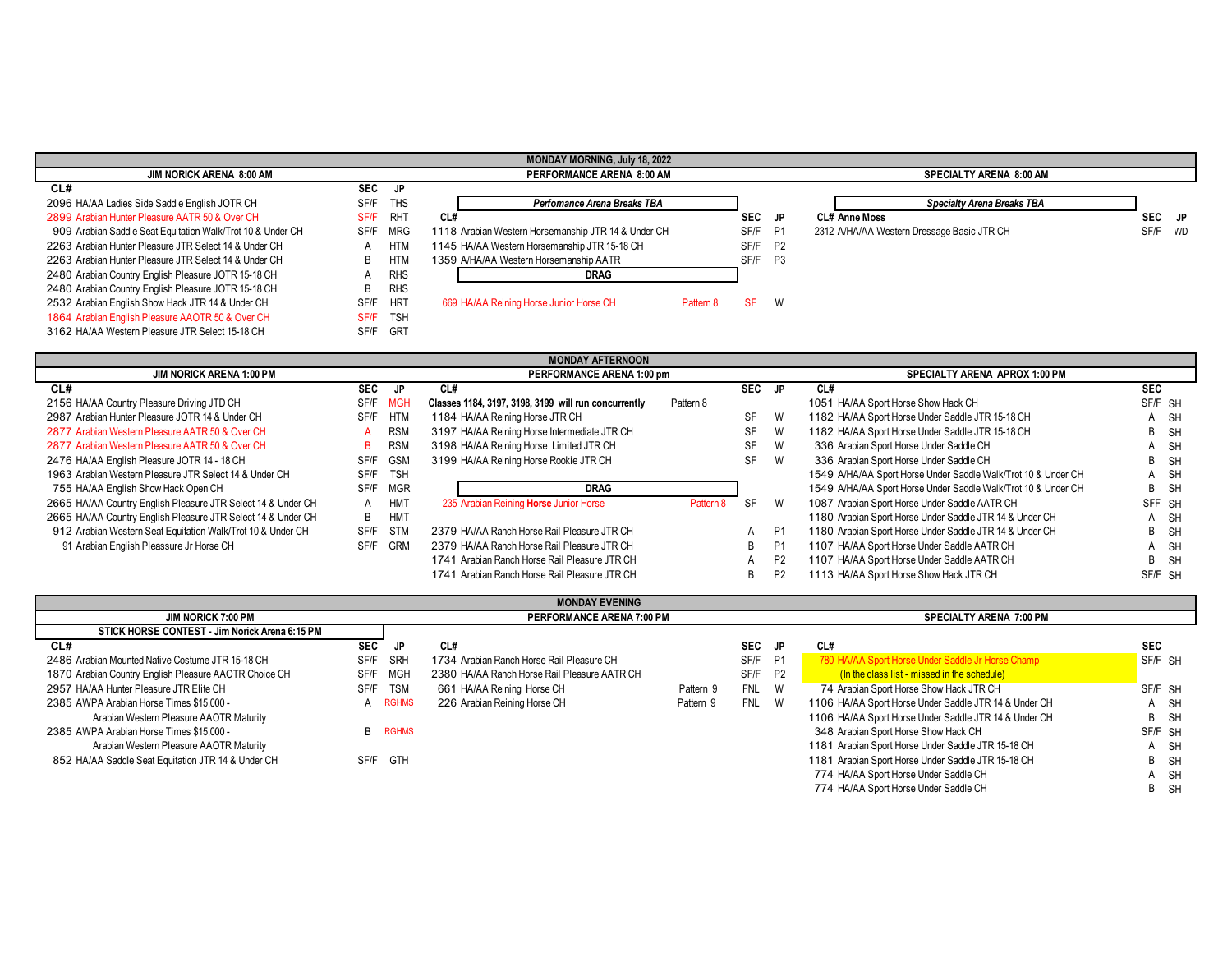|                                                                |            |                           | TUESDAY MORNING, July 19, 2022                       |                  |                           |                |                                                               |            |           |
|----------------------------------------------------------------|------------|---------------------------|------------------------------------------------------|------------------|---------------------------|----------------|---------------------------------------------------------------|------------|-----------|
| JIM NORICK ARENA 8:00 AM                                       |            | PERFORMANCE ARENA 8:00 AM |                                                      |                  | SPECIALTY ARENA - 8:00 AM |                |                                                               |            |           |
| CL#                                                            | <b>SEC</b> | JP.                       |                                                      |                  |                           |                | <b>CL# Anne Moss</b>                                          | <b>SEC</b> | JP        |
| 562 HA/AA Pleasure Driving Open CH                             | SF/F       | <b>MRS</b>                | Performance Arena Breaks TBA                         |                  |                           |                | 2212 A/HA/AA Western Dressage Intro JTR CH                    | SF/F       | <b>WD</b> |
| 2469 HA/AA English Show Hack AATR CH                           | SF/F       | <b>HRM</b>                | CL#                                                  |                  | <b>SEC</b>                | JP.            | 2412 A/HA/AA Western Dressage Level 1 JTR CH                  | SF/F WD    |           |
| 2897 HA/AA Western Pleasure Junior Horse 5 Yr Olds CH          | SF/F       | <b>RMS</b>                | 1142 HA/AA Western Horsemanship JTR 14 & Under CH    |                  | SF/F                      | <b>P2</b>      |                                                               |            |           |
| 1844 Arabian Country English Pleasure JTR Select 14 & Under CH | SF/F       | HM <sub>1</sub>           | 1120 Arabian Western Horsemanship JTR 15-18 CH       |                  | SF/F                      | P <sub>3</sub> |                                                               |            |           |
| 899 Arabian Western Pleasure Walk/Trot 10 & Under CH           | SF/F       | <b>STR</b>                | <b>DRAG</b>                                          |                  |                           |                |                                                               |            |           |
| 2989 HA/AA Hunter Pleasure JOTR 14 & Under CH                  | SF/F       | <b>HTM</b>                | 2345 HA/AA Ranch Horse Rail Pleasure CH              |                  | SF/F                      | P <sub>3</sub> |                                                               |            |           |
| 76 Arabian English Pleasure CH                                 | SF/F       | <b>RMG</b>                | 1742 Arabian Ranch Horse Rail Pleasure AATR CH       |                  | SF/F                      | P <sub>3</sub> |                                                               |            |           |
| 2836 HA/AA Country English Pleasure AATR 19 - 49 CH            | SF/F       | <b>TSR</b>                |                                                      |                  |                           |                |                                                               |            |           |
| 291 Arabian Hunter Pleasure CH                                 | SF/F       | <b>THR</b>                | <b>DRAG SET POLES</b>                                |                  |                           |                |                                                               |            |           |
|                                                                |            |                           | 1258 HA/AA Ranch Riding JTR 14 & Under CH            | Pattern 10 SF/F  |                           | W              |                                                               |            |           |
|                                                                |            |                           |                                                      |                  |                           |                |                                                               |            |           |
| TUESDAY AFTERNOON - JIM NORICK 1:00 PM                         |            |                           | TUESDAY AFTERNOON - PERFORMANCE ARENA 1:00 PM        |                  |                           |                |                                                               |            |           |
| CL#                                                            | SEC        | JP                        | CL#                                                  |                  | SEC JP                    |                |                                                               |            |           |
| 117 Arabian Pleasure Driving Open CH                           | SF/F       | <b>MRS</b>                | Classes 1648, 3187, 3188, 3189 will run concurrently | Pattern 8        |                           |                |                                                               |            |           |
| 2160 HA/AA Ladies Side Saddle Western JTR CH                   | SF/F       | SHT                       | 1648 Arabian Reining Horse JTR CH                    |                  | SF                        | W              |                                                               |            |           |
| 2272 Arabian Hunter Pleasure AAOTR Elite CH                    | SF/F       | <b>RHT</b>                | 3187 Arabian Reining Horse Intermediate JTR CH       |                  | SF                        | W              | TUESDAY AFTERNOON - SPECIALTY ARENA - ESTIMATE 4:30 PM        |            |           |
| 734 HA/AA Hunter Pleasure Open CH                              | A          | <b>THR</b>                | 3188 Arabian Reining Horse Limited JTR CH            |                  | SF                        | W              |                                                               |            |           |
| 734 HA/AA Hunter Pleasure Open CH                              | B          | <b>THR</b>                | 3189 Arabian Reining Horse Rookie JTR CH             |                  | SF                        | W              | CL#                                                           | <b>SEC</b> |           |
| 2697 Arabian Western Pleasure AAOTR Select CH                  | SF/F       | <b>TMS</b>                |                                                      | <b>DRAG</b>      |                           |                | 342 Arabian Sport Horse Under Saddle Jr Horse                 | SF/F SH    |           |
| 2678 HA/AA Country English Pleasure JOTR 15-18 CH              | A          | <b>RHS</b>                |                                                      |                  |                           |                | (In the class list - missed in the schedule)                  |            |           |
| 2678 HA/AA Country English Pleasure JOTR 15-18 CH              | B          | <b>RHS</b>                | 1104 HA/AA Reining Seat Equitation JTR 15-18 CH      | Pattern 3 SF/F   |                           | W              | 1181 Arabian Sport Horse Under Saddle JTR 15-18 CH            | SF/F SH    |           |
| 501 HA/AA Park Horse Open CH                                   | SF/F       | <b>RMS</b>                | 1103 HA/AA Reining Seat Equitation JTR 14 & Under CH | Pattern 3 SF/F W |                           |                | 1549 A/HA/AA Sport Horse Under Saddle Walk/Trot 10 & Under CH | SF/F SH    |           |
| 2478 Arabian English Pleasure JOTR 15-18 CH                    | A          | <b>GSM</b>                |                                                      |                  |                           |                | 1107 HA/AA Sport Horse Under Saddle AATR CH                   | SF/F SH    |           |
| 2478 Arabian English Pleasure JOTR 15-18 CH                    | B          | <b>GSM</b>                |                                                      |                  |                           |                |                                                               |            |           |
| 1868 Arabian Country English Pleasure AAOTR Select CH          | SF/F       | <b>GST</b>                |                                                      |                  |                           |                |                                                               |            |           |
| 2485 Arabian Mounted Native Costume JTR 14 & Under CH          | SF/F       | <b>TSM</b>                |                                                      |                  |                           |                |                                                               |            |           |

| <b>TUESDAY EVENING - JIM NORICK 7:00 PM</b>     |             |            | <b>TUESDAY EVENING - PERFORMANCE ARENA 7:00 PM</b> |           |            |    | TUESDAY EVENING - SPECIALTY ARENA 7:00 PM               |         |
|-------------------------------------------------|-------------|------------|----------------------------------------------------|-----------|------------|----|---------------------------------------------------------|---------|
| CL#                                             | <b>SEC</b>  | JP.        | CL#                                                |           | <b>SEC</b> | JP | CL#                                                     | SEC SH  |
| 131 Arabian Country Pleasure Driving Open CH    | SF/F        | RTM        | 1459 Arabian Reining Horse AATR CH                 | Pattern 8 | <b>FNL</b> |    | 1182 HA/AA Sport Horse Under Saddle JTR 15-18 CH        | SF/F SH |
| 1724 Arabian Park Horse AATR CH                 | <b>SF/F</b> | RMS        | 1469 HA/AA Reining Horse AATR CH                   | Pattern 8 | <b>FNL</b> |    | 1180 Arabian Sport Horse Under Saddle JTR 14 & Under CH | SF/F SH |
| 591 HA/AA Mounted Native Costume CH             | SF/F        | GHR        |                                                    |           |            |    | 336 Arabian Sport Horse Under Saddle CH                 | SF/F SH |
| 835 Arabian Saddle Seat Equitation JTR 15-18 CH | SF/F        | <b>RMS</b> |                                                    |           |            |    |                                                         |         |
| 2385 AWPA Arabian Horse Times \$15,000 -        | SF/F GMRST  |            |                                                    |           |            |    | 1106 HA/AA Sport Horse Under Saddle JTR 14 & Under CH   | SF/F SH |
| Arabian Western Pleasure AAOTR Maturity         |             |            |                                                    |           |            |    | 774 HA/AA Sport Horse Under Saddle CH                   | SF/F SH |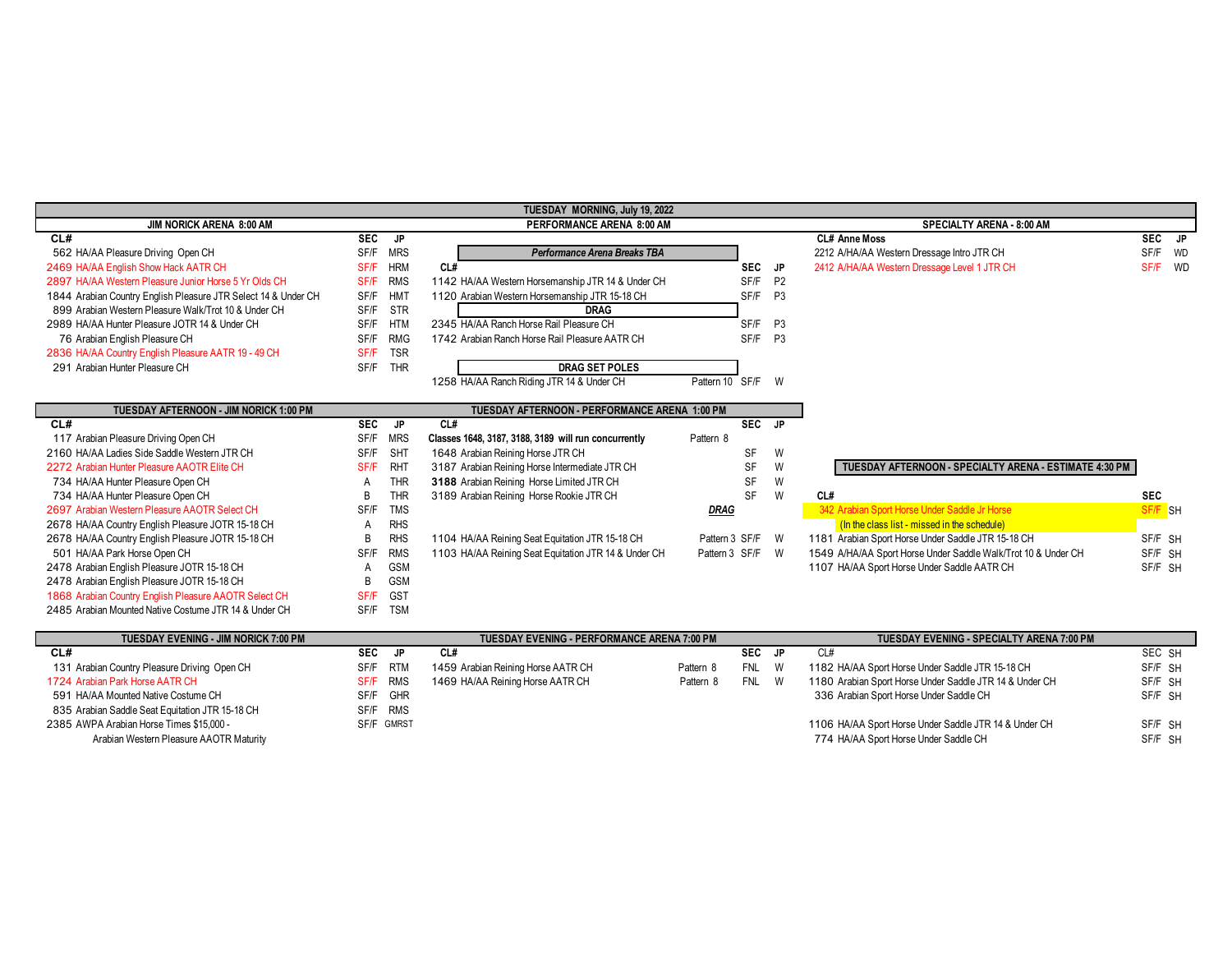|                                                            |            |                           | <b>WEDNESDAY MORNING, July 20, 2022</b>                |                  |            |   |                                                                       |        |   |
|------------------------------------------------------------|------------|---------------------------|--------------------------------------------------------|------------------|------------|---|-----------------------------------------------------------------------|--------|---|
| <b>JIM NORICK ARENA 8:00 AM</b>                            |            | PERFORMANCE ARENA 8:00 AM |                                                        |                  |            |   | <b>SPECIALTY ARENA - 8:00 AM</b>                                      |        |   |
| CL#                                                        | <b>SEC</b> | JP                        | CL#                                                    |                  | <b>SEC</b> |   | CL#                                                                   | SEC JP |   |
| 576 HA/AA Country Pleasure Driving Open CH                 | SF/F       | RTM                       | 1102 Arabian Reining Seat Equitation JTR 15-18 CH      | Pattern 3 SF/F W |            |   |                                                                       |        |   |
| 2533 Arabian English Show Hack JTR 15-18 CH                | SF/F       | GHT                       | 1101 Arabian Reining Seat Equitation JTR 14 & Under CH | Pattern 3 SF/F W |            |   | 1006 HA/AA Hunter Seat Equitation Not to Jump Walk/Trot 10 & Under CH | A      | H |
| 2999 HA/AA Western Pleasure AATR 19 - 49 CH                | SF/F       | <b>HST</b>                |                                                        |                  |            |   | 1006 HA/AA Hunter Seat Equitation Not to Jump Walk/Trot 10 & Under CH | B.     | H |
| 897 HA/AA Country English Pleasure Walk/Trot 10 & Under CH | SF/F       | GSR                       | 669 HA/AA Reining Hore Junior Horse CH                 | Pattern 5 FNL W  |            |   | 880 HA/AA Hunter Seat Equitation Not to Jump JTR 14 & Under CH        |        | н |
| 2716 HA/AA Hunter Pleasure AAOTR Select CH                 | SF/F       | TSG                       |                                                        |                  |            |   | 880 HA/AA Hunter Seat Equitation Not to Jump JTR 14 & Under CH        | B.     | н |
| 2677 HA/AA Country English Pleasure JOTR 14 & Under CH     | A          | HM <sup>7</sup>           | 1741 Arabian Ranch Horse Rail Pleasure JTR CH          |                  | SFF        | W | 878 Arabian Hunter Seat Equitation Not to Jump JTR 15-18 CH           |        | н |
| 2677 HA/AA Country English Pleasure JOTR 14 & Under CH     | B          | $HM^-$                    | 2379 HA/AA Ranch Horse Rail Pleasure JTR CH            |                  | <b>SFF</b> | W | 878 Arabian Hunter Seat Equitation Not to Jump JTR 15-18 CH           | B.     | H |
| 2681 HA/AA Hunter Pleasure Junior Horse 5 Yr Olds CH       | SF/F       | <b>GRM</b>                |                                                        |                  |            |   |                                                                       |        |   |
| 900 HA/AA Western Pleasure Walk/Trot 10 & Under CH         | SF/F       | <b>GHM</b>                |                                                        |                  |            |   |                                                                       |        |   |
| 2990 HA/AA Hunter Pleasure JOTR 15-18 CH                   | SF/F       | MST                       |                                                        |                  |            |   |                                                                       |        |   |

| Chuck a Duck 12:30 PM |  |  |
|-----------------------|--|--|

| <b>WEDNESDAY AFTERNOON</b>                              |                    |                                                      |                  |                 |                                                                  |        |     |  |  |  |  |
|---------------------------------------------------------|--------------------|------------------------------------------------------|------------------|-----------------|------------------------------------------------------------------|--------|-----|--|--|--|--|
| <b>JIM NORICK ARENA 1:00 PM</b>                         |                    | PERFORMANCE ARENA 1:00 PM                            |                  |                 | <b>SPECIALTY ARENA - 1:00 PM</b>                                 |        |     |  |  |  |  |
| CL#                                                     | <b>SEC</b><br>JP   | CL#                                                  |                  | SEC JP          | CL#                                                              | SEC JP |     |  |  |  |  |
| 613 HA/AA Ladies Side Saddle Western CH                 | GRS<br>SF/F        | Classes 1184, 3197, 3198, 3199 will run concurrently | Pattern 14       |                 | 877 Arabian Hunter Seat Equitation Not to Jump JTR 14 & Under CH |        | A H |  |  |  |  |
| 2666 HA/AA Country English Pleasure JTR Select 15-18 CH | RHS<br>SF/F        | 1184 HA/AA Reining Horse JTR CH                      |                  | FNL<br>W        | 877 Arabian Hunter Seat Equitation Not to Jump JTR 14 & Under CH |        | B H |  |  |  |  |
| 1863 Arabian English Pleasure AAOTR 19 - 49 CH          | <b>SRH</b><br>SF/F | 3197 HA/AA Reining Horse Intermediate JTR CH         | FNL              | W               | 1005 Arabian Hunter Seat Equitation Walk/Trot 10 & Under CH      |        | A H |  |  |  |  |
| 3125 Arabian Western Pleasure JOTR 15-18 CH             | GRT<br>SF/F        | 3198 HA/AA Reining Horse Limited JTR CH              |                  | <b>FNL</b><br>W | 1005 Arabian Hunter Seat Equitation Walk/Trot 10 & Under CH      | B      | H   |  |  |  |  |
| 2668 HA/AA Country English Pleasure AAOTR Select CH     | <b>GST</b><br>SF/F | 3199 HA/AA Reining Horse Rookie JTR CH               |                  | FNL W           | 881 HA/AA Hunter Seat Equitation Not to Jump JTR 15-18 CH        |        | A H |  |  |  |  |
| 2443 HA/AA English Pleasure JTR Select CH               | MTH<br>SF/F        |                                                      |                  |                 | 881 HA/AA Hunter Seat Equitation Not to Jump JTR 15-18 CH        |        | B H |  |  |  |  |
| 1769 HA/AA Park Horse AATR CH                           | SF/F<br><b>GMR</b> |                                                      |                  |                 |                                                                  |        |     |  |  |  |  |
| 2698 Arabian Western Pleasure AAOTR Choice CH           | <b>GTS</b>         | 392 Arabian Reining Horse JOTR 14 & Under CH         | Pattern 11 FNL W |                 |                                                                  |        |     |  |  |  |  |
| 2698 Arabian Western Pleasure AAOTR Choice CH           | <b>GTS</b><br>в.   | 394 Arabian Reining Horse JOTR 15-18 CH              | Pattern 15 FNL W |                 |                                                                  |        |     |  |  |  |  |
| 2023 AHPA HA/AA Hunter AOTR Jackpot                     | SF/F RGHMS         | 235 Arabian Reining Horse Junior Horse               | Pattern 5 FNL W  |                 |                                                                  |        |     |  |  |  |  |
|                                                         |                    | 390 A/HA/AA Short Stirrup Reining 10 & Under CH      | Pattern B FNL W  |                 |                                                                  |        |     |  |  |  |  |

# **WEDNESDAY EVENING**

**BLOCK PARTY AND GOLF CART PARADE - CHISOLM TRAIL 6:30 PM**

**NO CLASSES NO CLASSES NO CLASSES**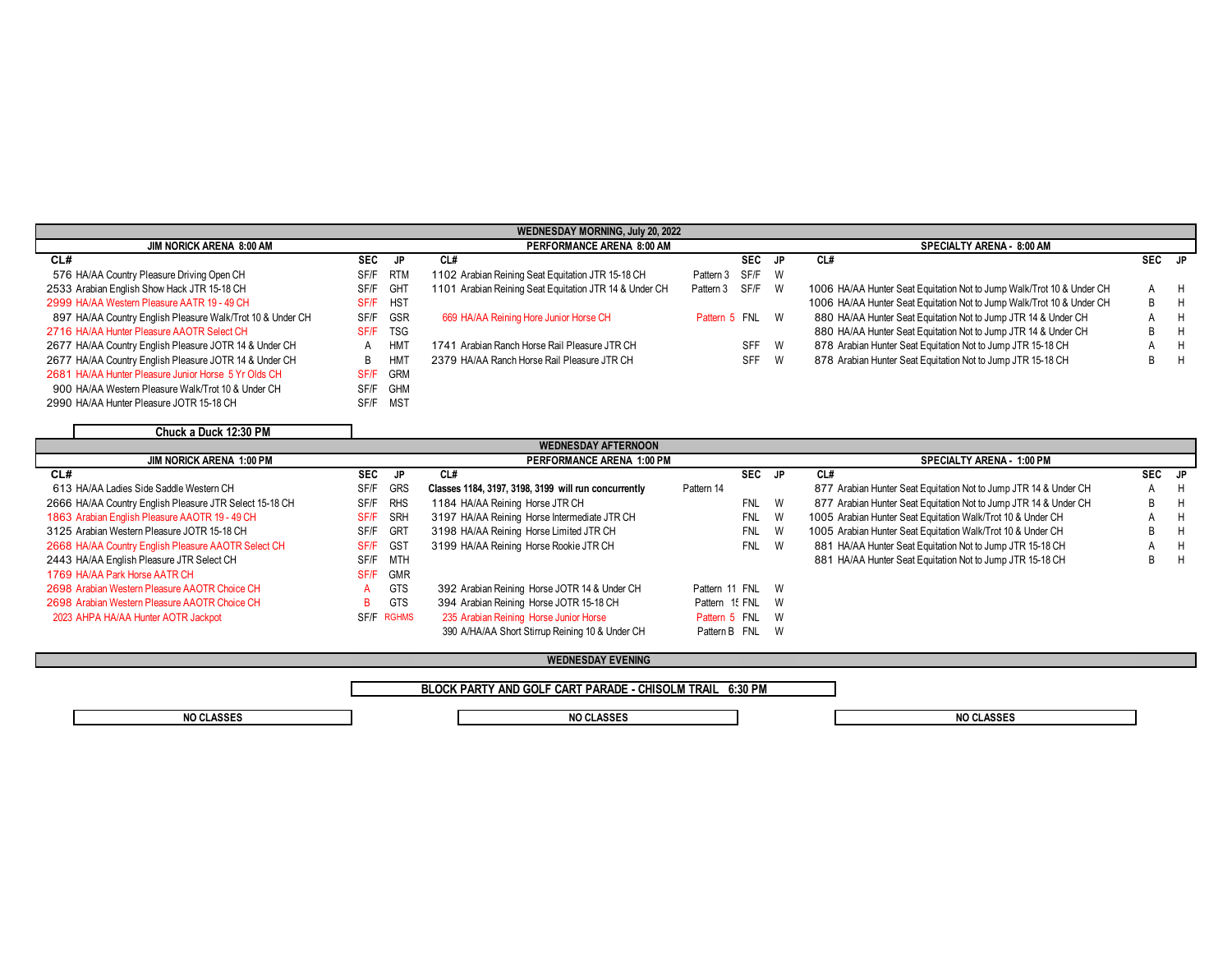| THURSDAY MORNING, July 21, 2022                                     |                |                   |                                                      |                  |                |                                                                          |                |   |  |  |
|---------------------------------------------------------------------|----------------|-------------------|------------------------------------------------------|------------------|----------------|--------------------------------------------------------------------------|----------------|---|--|--|
| JIM NORICK ARENA 8:00 AM                                            |                |                   | PERFORMANCE ARENA 8:00 AM                            |                  |                | SPECIALTY ARENA - 8:00 AM                                                |                |   |  |  |
| CL#                                                                 | <b>SEC</b>     | JP.               |                                                      |                  |                | CL#                                                                      | SEC JP         |   |  |  |
| 3124 Arabian Western Pleasure JOTR 14 & Under CH                    | SF/F           | <b>TSH</b>        | Performance Arena Breaks TBA                         |                  |                | All working hunter classes include a warm up round                       |                |   |  |  |
| 2678 HA/AA Country English Pleasure JOTR 15 - 18 CH                 | SF/F           | <b>RHS</b>        | CL#                                                  | SEC JP           |                | preceeding your judged round                                             |                |   |  |  |
| 96 Arabian Country English Pleasure Open CH                         | SF/F           | <b>MGR</b>        | 1372 A/HA/AA Showmanship AATH CH                     | SF/F             | <b>P1</b>      |                                                                          |                |   |  |  |
| 2876 Arabian Western Pleasure AATR 19 - 49 CH                       | SF/F           | <b>HST</b>        |                                                      |                  |                | <b>CROSS RAIL EXHIBITORS ONLY OPEN SCHOOLING</b>                         |                |   |  |  |
| 2479 Arabian Country English Pleasure JOTR 14 & Under CH            | SFF            | <b>HMT</b>        | Classes 1648, 3187, 3188, 3189 will run concurrently | Pattern 14       |                | Aprox. 45 MIN                                                            |                |   |  |  |
| 2265 Arabian Hunter Pleasure JTR Select 15-18 CH                    | SF/F           | <b>MST</b>        | 1648 Arabian Reining Horse JTR CH                    | <b>FNL</b>       | W              | 1599 A/HA/AA Working Hunter Cross Rail Walk/Trot 10 & Under O/F CH (18") | A              | H |  |  |
| 914 HA/AA Western Seat Equitation Walk/Trot 10 & Under CH           | SF/F           | <b>RGH</b>        | 3187 Arabian Reining Horse Intermediate JTR CH       | <b>FNL</b>       | W              | 1599 A/HA/AA Working Hunter Cross Rail Walk/Trot 10 & Under O/F CH       | <sub>R</sub>   | H |  |  |
| 2400 AWPA Equine Athlete \$15,000 Half Arabian Western PI AAOTR Mat | $\mathsf{A}$   | GMRS1             | 3188 Arabian Reining Horse Limited JTR CH            | <b>FNL</b>       | W              | 1599 A/HA/AA Working Hunter Cross Rail Walk/Trot 10 & Under CH           | C/FNL H        |   |  |  |
| 2400 AWPA Equine Athlete \$15,000 Half Arabian Western PI AAOTR Mat | $\overline{B}$ | GMRST             | 3189 Arabian Reining v Rookie JTR CH                 | <b>FNL</b>       | W              |                                                                          |                |   |  |  |
|                                                                     |                |                   |                                                      |                  |                | OPEN SCHOOLING 10:30 - 12:00                                             |                |   |  |  |
|                                                                     |                |                   | 437 HA/AA Reining Horse JOTR 14 & Under CH           | Pattern 11 FNL   | W              |                                                                          |                |   |  |  |
|                                                                     |                |                   | 438 HA/AA Reining Horse JOTR 15-18 CH                | Pattern 15 FNL W |                | SPECIALTY ARENA - APROX 12:30 PM START                                   |                |   |  |  |
|                                                                     |                |                   |                                                      |                  |                |                                                                          |                |   |  |  |
|                                                                     |                |                   |                                                      |                  |                | 1608 A/HA/AA Working Hunter 14.2 & Under JTR O/F CH (2'3")               | A              | H |  |  |
| THURSDAY AFTERNOON - JIM NORICK 1:00 PM                             |                |                   | PERFORMANCE ARENA - Approx. 3:00 PM                  |                  |                | 1608 A/HA/AA Working Hunter 14.2 & Under JTR O/F CH                      | B              | H |  |  |
| CL#                                                                 | <b>SEC</b>     | <b>JP</b>         | CL#                                                  | SEC JP           |                | 1608 A/HA/AA Working Hunter 14.2 & Under JTR U/S CH                      | C FNL H        |   |  |  |
| 2540 Arabian Ladies Side Saddle English AATR CH                     | SF/F           | GHS               | 2 Arabian Mare Breeding 3 & Over Open CH             | SF/F             | P3             |                                                                          |                |   |  |  |
| 1862 Arabian Country English Pleasure JTR Select 15-18 CH           | SF/F           | <b>RHS</b>        | 2778 Arabian Gelding In-Hand 3 & Over AATH CH        | SF/F             | <b>P1</b>      |                                                                          |                |   |  |  |
| 516 HA/AA English Pleasure Open CH                                  | SF/F           | <b>RMG</b>        | 451 HA/AA Gelding In-Hand 3 & Over Open CH           | SF/F             | P <sub>3</sub> | Reset course                                                             |                |   |  |  |
| 2477 Arabian English Pleasure JOTR 14 & Under CH                    | SF/F           | <b>THS</b>        | 2777 Arabian Stallion Breeding 3 & Over AATH CH      | SF/F             | P <sub>2</sub> | 330 Arabian Working Hunter JTR O/F CH (2'6")                             | A              | H |  |  |
| 316 Arabian English Show Hack Open CH                               | SF/F           | <b>MGR</b>        | 401 HA/AA Mare Breeding 3 & Over Open CH             | SF/F             | P <sub>3</sub> | 330 Arabian Working Hunter JTR O/F CH                                    | B              | H |  |  |
| 1964 Arabian Western Pleasure JTR Select 15-18 CH                   | SF/F           | GRT               | 2776 Arabian Mare Breeding 3 & Over AATH CH          | SF/F             | P <sub>1</sub> | 330 Arabian Working Hunter JTR U/S CH (C/FNL)                            | C FNL H        |   |  |  |
| 112 Arabian Country English Pleasure Junior Horse CH                | SF/F           | <b>GTM</b>        | 27 Arabian Gelding In-Hand 3 & Over Open CH          | SF/F             | P <sub>3</sub> |                                                                          |                |   |  |  |
| 2263 Arabian Hunter Pleasure JTR Select 14 & Under CH               | SF/F           | <b>HTM</b>        | 2819 HA/AA Gelding In-Hand 3 & Over AATH CH          | SF/F             | <b>P1</b>      |                                                                          |                |   |  |  |
| 2683 HA/AA Hunter Pleasure AATR 19 - 49 CH                          | SF/F           | <b>TSG</b>        | 15 Arabian Stallion Breeding 3 & Over Open CH        | SF/F             | <b>P1</b>      | 784 HA/AA Working Hunter JTR O/F CH (2'6")                               | A              | H |  |  |
| 2972 HA/AA Hunter Pleasure JTR Select 15 - 18 CH                    | Α              | <b>MST</b>        | 2818 HA/AA Mare Breeding 3 & Over AATH CH            | SF/F P1          |                | 784 HA/AA Working Hunter JTR O/F CH                                      | B              | H |  |  |
| 2972 HA/AA Hunter Pleasure JTR Select 15 - 18 CH                    | B              | <b>MST</b>        |                                                      |                  |                | 784 HA/AA Working Hunter JTR U/S CH                                      | CFNL H         |   |  |  |
|                                                                     |                |                   |                                                      |                  |                |                                                                          |                |   |  |  |
| <b>DOG COSTUME CLASS</b>                                            |                |                   |                                                      |                  |                | OPEN SCHOOLING 6 PM - 7 PM                                               |                |   |  |  |
| <b>13TH ANNUAL DOG RACES</b>                                        |                |                   |                                                      |                  |                |                                                                          |                |   |  |  |
| Approximately 6:00 PM                                               |                |                   |                                                      |                  |                | SPECIALTY ARENA - Approx 7:30 PM                                         |                |   |  |  |
|                                                                     |                |                   |                                                      |                  |                |                                                                          |                |   |  |  |
| THURSDAY EVENING - JIM NORICK 7:00 PM                               |                |                   | PERFORMANCE ARENA 7:00 PM                            |                  |                | 266 Arabian Working Hunter CH (3')                                       | A              | H |  |  |
| CL#                                                                 | <b>SEC</b>     | JP.               | CL#                                                  | <b>SEC</b>       | <b>JP</b>      | 266 Arabian Working Hunter CH                                            | B              | H |  |  |
| 2569 Arabian Native Costume AATR CH                                 | SF/F           | <b>MTH</b>        | 3114 HA/AA Gelding In-Hand 3 & Over JTH CH           | SF/F             | <b>P2</b>      | 266 Arabian Working Hunter CH                                            | C/FNL          | H |  |  |
| 3172 HA/AA Western Pleasure AAOTR Elite CH                          | SF/F           | <b>THR</b>        | 2101 Arabian Mare Breeding 3 & Over JTH CH           | SF/F             | <b>P2</b>      |                                                                          |                |   |  |  |
| 191 Arabian Western Pleasure Open CH                                | SF/F           | <b>RGM</b>        | 3113 HA/AA Mare Breeding 3 & Over JTH CH             | SF/F             | <b>P2</b>      |                                                                          |                |   |  |  |
| 2672 HA/AA Country English Pleasure AAOTR Elite CH                  | SF/F           | <b>RMG</b>        | 2103 Arabian Gelding In-Hand 3 & Over JTH CH         | SF/F             | <b>P2</b>      | 711 HA/AA Working Hunter CH (3')                                         | $\overline{A}$ | H |  |  |
| 61 Arabian Park Horse CH                                            | SF/F           | <b>MRG</b>        |                                                      |                  |                | 711 HA/AA Working Hunter CH                                              | B              | H |  |  |
| 2021 AHPA Arabian Hunter Pleasure AOTR Jackpot                      |                | <b>SF/F GMRST</b> |                                                      |                  |                | 711 HA/AA Working Hunter CH                                              | C/FNL          | H |  |  |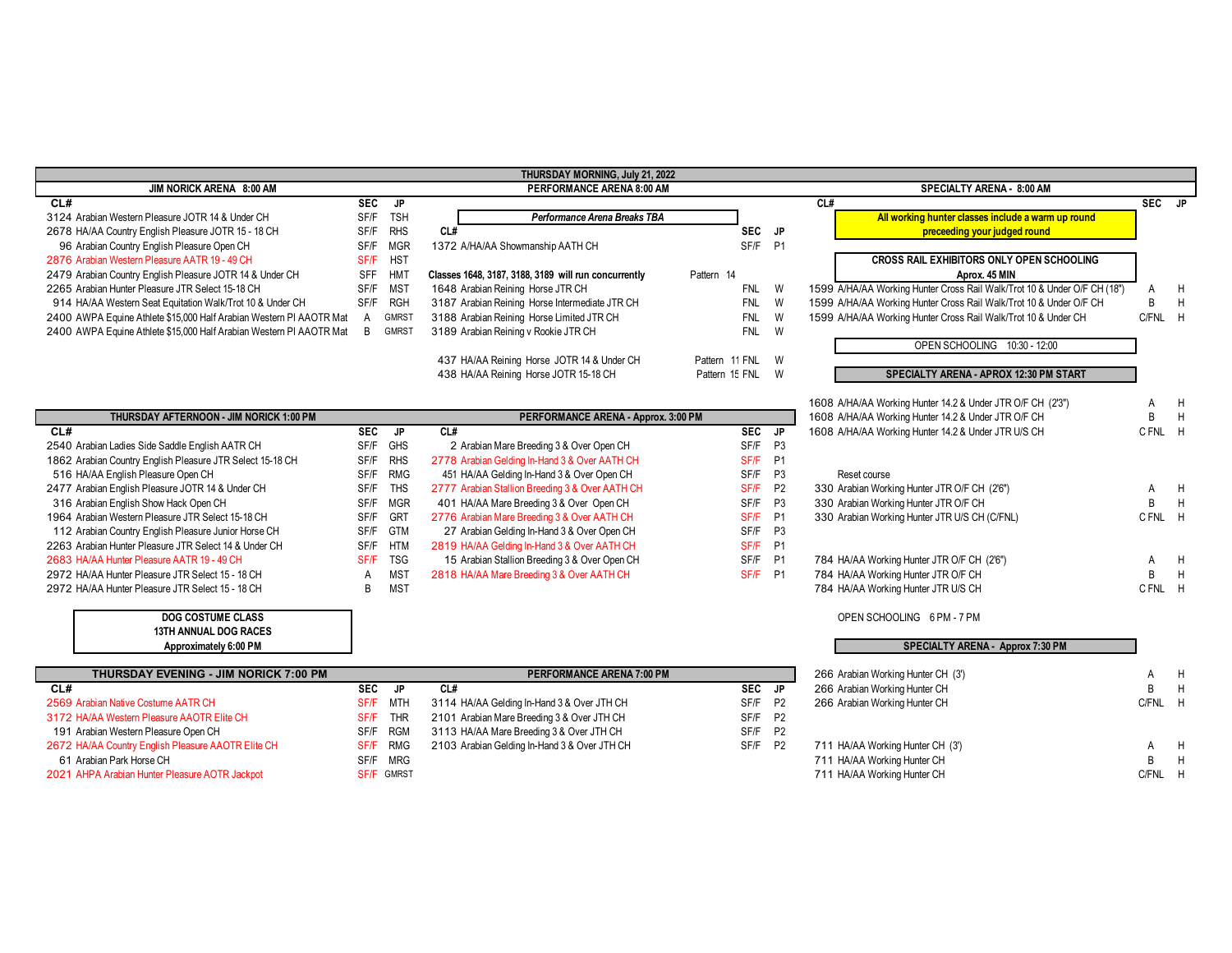| FRIDAY MORNING, July 22, 2022                                     |            |            |                                                          |            |                |     |                                                               |              |   |
|-------------------------------------------------------------------|------------|------------|----------------------------------------------------------|------------|----------------|-----|---------------------------------------------------------------|--------------|---|
| JIM NORICK ARENA 8:00 AM                                          |            |            | PERFORMANCE ARENA 8:00 AM                                |            |                |     | <b>SPECIALTY ARENA 8:00 AM</b>                                |              |   |
| CL#                                                               | <b>SEC</b> | JP.        | CL#                                                      | <b>SEC</b> | JP             | CL# | All working hunter classes include a warm up round            | SEC JP       |   |
| 608 HA/AA Ladies Side Saddle English Open CH                      | SF/F       | <b>RGS</b> | 2758 Arabian Performance Halter Mare 3 & Over JTH        | SF/F       | P3             |     | preceeding your judged round                                  |              |   |
| 2177 HA/AA English Show Hack JOTR CH                              | SF/F       | <b>STM</b> | 2838 HA/AA Performance Halter Mare 3 & Over JTH          | SF/F       | <b>P1</b>      |     | <b>Specialty Arena Breaks TBA</b>                             |              |   |
| 532 HA/AA English Pleasure Junior Horse CH                        | SF/F       | <b>GRM</b> | 2759 Arabian Performance Halter Gelding 3 & Over JTH     | SF/F       | P <sub>2</sub> |     |                                                               |              |   |
| 1760 Arabian English Pleasure JTR Select CH                       | SF/F       | <b>MTH</b> | 2839 HA/AA Performance Halter Gelding 3 & Over JTH       | SF/F       | P <sub>2</sub> |     | There are no Warm-Up rounds for Equitation.                   |              |   |
| 893 A/HA/AA English Pleasure Walk/Trot 10 & Under CH              | SF/F       | <b>MHS</b> | 2490 HA/AA Performance Halter Gelding 3 & Over AATH CH   | SF/F       | <b>P1</b>      |     | 2187 A/HA/AA Hunter Seat Equitation Over Obstacles JTR CH     | SF/F H       |   |
| 2647 HA/AA Country English Pleasure JTR Elite CH                  | SF/F       | <b>GRM</b> |                                                          |            |                |     | <b>RESET COURSE</b>                                           |              |   |
| 1872 Arabian Country English Pleasure AAOTR Elite CH              | SF/F       | <b>RMG</b> |                                                          |            |                |     | OPEN SCHOOLING 30 MIN                                         |              |   |
| 2988 Arabian Hunter Pleasure JOTR 15 - 18 CH                      | SF/F       | <b>MST</b> |                                                          |            |                |     | 1208 Arabian Working Hunter AATR CH (2'6")                    | A            | H |
| 2955 HA/AA Hunter Pleasure JTR Choice CH                          | SF/F       | <b>GRT</b> |                                                          |            |                |     | 1208 Arabian Working Hunter AATR CH                           | B            | H |
|                                                                   |            |            |                                                          |            |                |     | 1208 Arabian Working Hunter AATR CH                           | C/FNL H      |   |
|                                                                   |            |            |                                                          |            |                |     |                                                               |              |   |
|                                                                   |            |            |                                                          |            |                |     | 1792 HA/AA Working Hunter AATR CH (2'6")                      |              | H |
|                                                                   |            |            |                                                          |            |                |     | 1792 HA/AA Working Hunter AATR CH                             | B            | H |
|                                                                   |            |            |                                                          |            |                |     | 1792 HA/AA Working Hunter AATR CH                             | C/FNL H      |   |
|                                                                   |            |            |                                                          |            |                |     |                                                               |              |   |
| FRIDAY AFTERNOON - JIM NORICK 1:00 PM                             |            |            | PERFORMANCE ARENA Approx 1:00 pm                         |            |                |     | <b>SPECIALITY ARENA - 1:00 PM</b>                             |              |   |
| CL#                                                               | SEC        | JP         | CL#                                                      | SEC JP     |                |     |                                                               |              |   |
| 2121 Arabian Ladies Side Saddle English JTR CH                    | SF/F       | <b>MRG</b> |                                                          |            |                |     | 268 Arabian Working Hunter AOTR CH (2'9")                     | А            | H |
| 2877 Arabian Western Pleasure AATR 50 & Over CH                   | <b>SFF</b> | <b>RSM</b> | 2489 HA/AA Performance Halter Mare 3 & Over AATH CH      | SF/F P3    |                |     | 268 Arabian Working Hunter AOTR CH                            | R            | H |
| 2677 HA/AA Country English Pleasure JOTR 14 & Under CH            | <b>SFF</b> | <b>HMT</b> | 2100 Arabian Mare Breeding 3 & Over JOTH CH              | SF/F       | <b>P1</b>      |     | 268 Arabian Working Hunter AOTR CH                            | C/FNL H      |   |
| 2480 Arabian Country English Pleasure JOTR 15 - 18 CH             | SF/F       | <b>RHS</b> | 2488 Arabian Performance Halter Gelding 3 & Over AATH CH | SF/F       | <b>P2</b>      |     |                                                               |              |   |
| 2718 HA/AA Hunter Pleasure AAOTR Elite CH                         | SF/F       | <b>RHT</b> | 2487 Arabian Performance Halter Mare 3 & Over AATH CH    | SF/F       | <b>P1</b>      |     | 713 HA/AA Working Hunter AOTR CH (2'9")                       |              | H |
| 2447 HA/AA English Pleasure JTR Elite CH                          | SF/F       | <b>RMG</b> | 2102 Arabian Gelding In-Hand 3 & Over JOTH CH            | SF/F P1    |                |     | 713 HA/AA Working Hunter AOTR CH                              | <sub>R</sub> | H |
| 2400 AWPA Equine Athlete \$15,000 HA/AA Western PI AAOTR Maturity | SF/F       | GMRST      |                                                          |            |                |     | 713 HA/AA Working Hunter AOTR CH                              | C/FNL H      |   |
| 2104 Arabian Park JTR CH                                          |            | SF/F MRG   |                                                          |            |                |     |                                                               |              |   |
|                                                                   |            |            |                                                          |            |                |     | HUNTER HACK SCHOOLING 30 min                                  |              |   |
|                                                                   |            |            |                                                          |            |                |     |                                                               |              |   |
|                                                                   |            |            |                                                          |            |                |     | <b>SPECIALTY ARENA - APROX 4:00 PM START</b>                  |              |   |
| FRIDAY EVENING - JIM NORICK 7:00 PM                               |            |            | PERFORMANCE ARENA 7:00 PM                                |            |                |     |                                                               |              |   |
| <b>GRADUATING YOUTH CEREMONY 6:15</b>                             |            |            |                                                          |            |                |     | 2141 Arabian Hunter Hack JTR CH (2'3")                        | SF/F         | H |
| Open Ceremonies 6:45 PM                                           |            |            |                                                          |            |                |     | 2179 HA/AA Hunter Hack JTR CH (2'3")                          | SF/F         | H |
| CL#                                                               | <b>SEC</b> | <b>JP</b>  | <b>Cattle Practice</b>                                   |            |                |     | <b>RESET COURSE</b>                                           |              |   |
| 2471 HA/AA Mounted Native Costume JTR 14 & Under CH               | SF/F       | <b>TSM</b> |                                                          |            |                |     | 361 Arabian Hunter Hack CH (2'6")                             | SF/F         | H |
| 1845 Arabian Country English Pleasure JTR Choice CH               | SF/F       | <b>MGT</b> |                                                          |            |                |     | 767 HA/AA Hunter Hack CH (2'6")                               | SF/F         | H |
| 3179 HA/AA Western Pleasure JOTR 14 & Under CH                    | SF/F       | <b>TSH</b> |                                                          |            |                |     |                                                               |              |   |
| 853 HA/AA Saddle Seat Equitation JTR 15 - 18 CH                   | SF/F       | <b>RMS</b> |                                                          |            |                |     | SPECIALTY ARENA - 7:30 PM APPROX                              |              |   |
| 996 A/HA/AA Freestyle Reining JTR EXHIBITION                      | SF/F       | P          |                                                          |            |                |     |                                                               |              |   |
|                                                                   |            |            |                                                          |            |                |     | <b>FRIDAY EVENING OPEN TO HUNTER SEAT EQUITATION PRACTICE</b> |              |   |